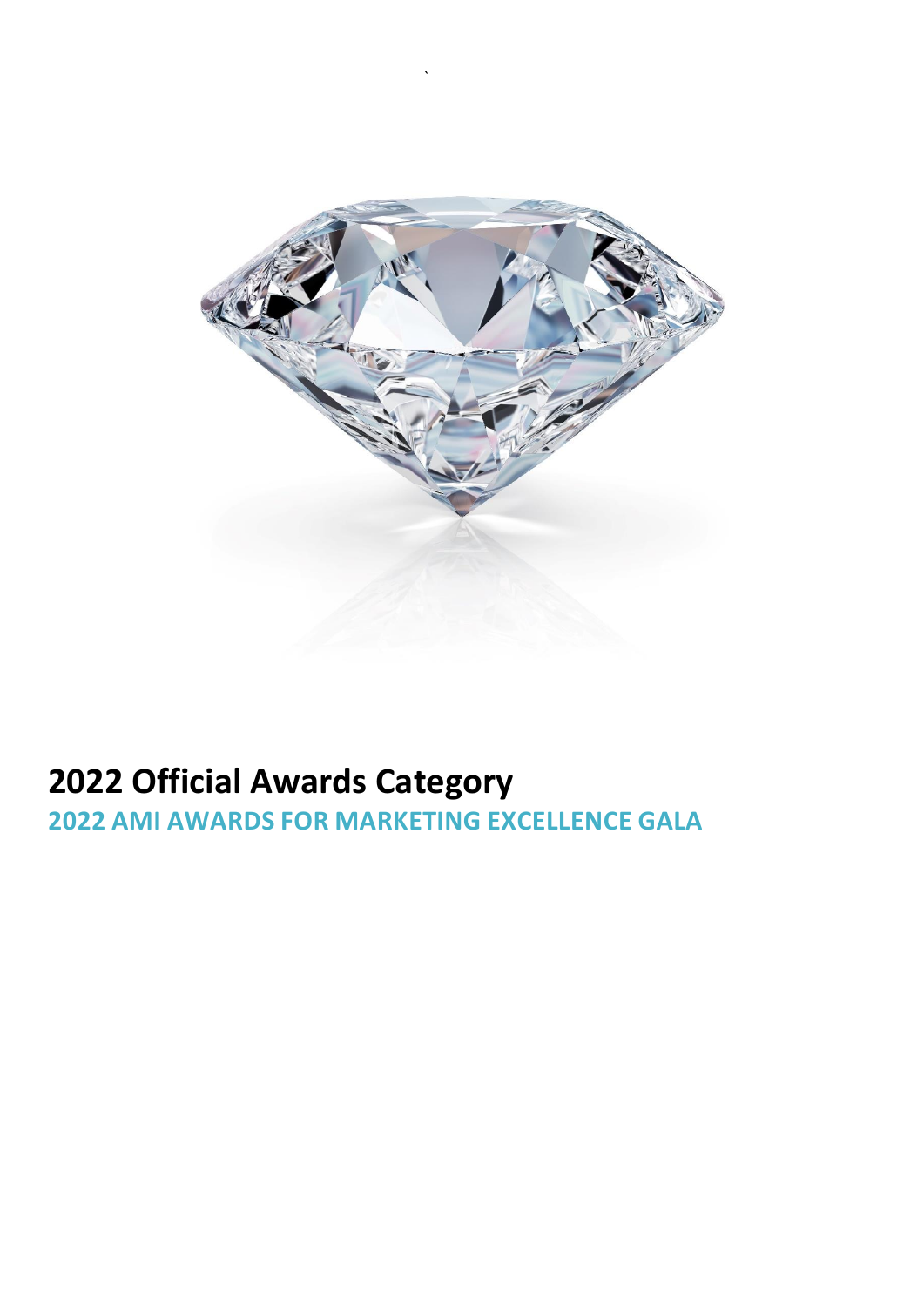

# **Table of Contents**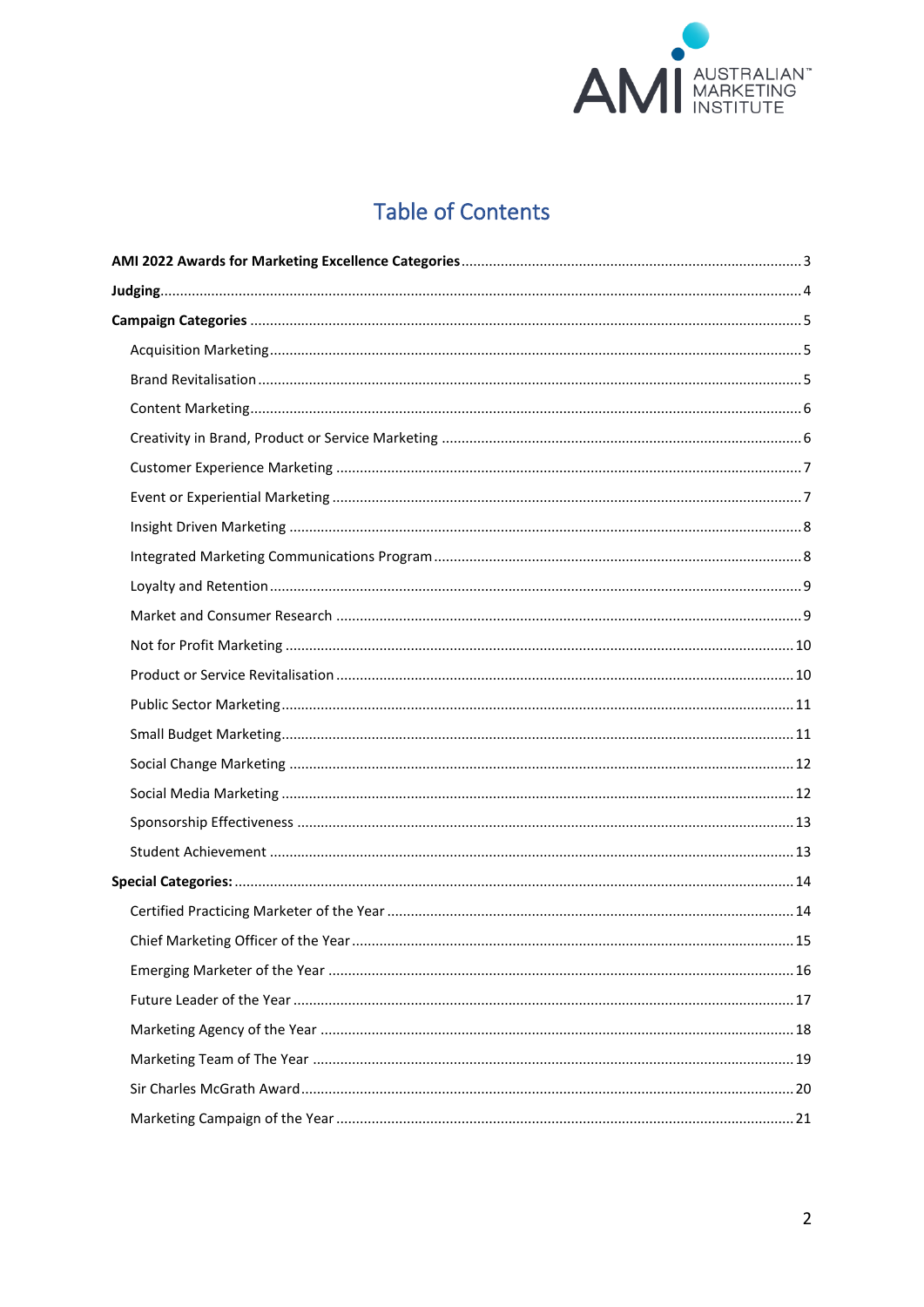

# AMI 2022 Awards for Marketing Excellence Categories

<span id="page-2-0"></span>

| <b>Campaign Categories:</b> |                                                   |  |  |  |
|-----------------------------|---------------------------------------------------|--|--|--|
| 1                           | <b>Acquisition Marketing</b>                      |  |  |  |
| $\overline{2}$              | <b>Brand Revitalisation</b>                       |  |  |  |
| 3                           | <b>Content Marketing</b>                          |  |  |  |
| $\overline{4}$              | Creativity in Brand, Product or Service Marketing |  |  |  |
| 5                           | Customer Experience Management Strategy           |  |  |  |
| 6                           | Event or Brand Experience                         |  |  |  |
| 7                           | Insight Driven Marketing                          |  |  |  |
| 8                           | Integrated Marketing Communications Program       |  |  |  |
| 9                           | Loyalty and Retention                             |  |  |  |
| 10                          | Market and Consumer Research                      |  |  |  |
| 11                          | Not for Profit Marketing                          |  |  |  |
| 12                          | Product or Service Revitalisation                 |  |  |  |
| 13                          | <b>Public Sector Marketing</b>                    |  |  |  |
| 14                          | <b>Small Budget Marketing</b>                     |  |  |  |
| 15                          | Social Change Marketing                           |  |  |  |
| 16                          | Social Media Marketing                            |  |  |  |
| 17                          | Sponsorship Effectiveness                         |  |  |  |
| 18                          | Student Achievement                               |  |  |  |
|                             | <b>Special Categories:</b>                        |  |  |  |
| 1                           | Certified Practicing Marketer of the Year         |  |  |  |
| $\overline{2}$              | Chief Marketing Officer of the Year               |  |  |  |
| 3                           | Emerging Marketer of the Year                     |  |  |  |
| $\overline{4}$              | Future Leader of the Year                         |  |  |  |
| 5                           | Marketing Agency of the Year                      |  |  |  |
| 6                           | Marketing Campaign of the Year                    |  |  |  |
| $\overline{7}$              | Marketing Team of the Year                        |  |  |  |
| 8                           | Sir Charles McGrath Award                         |  |  |  |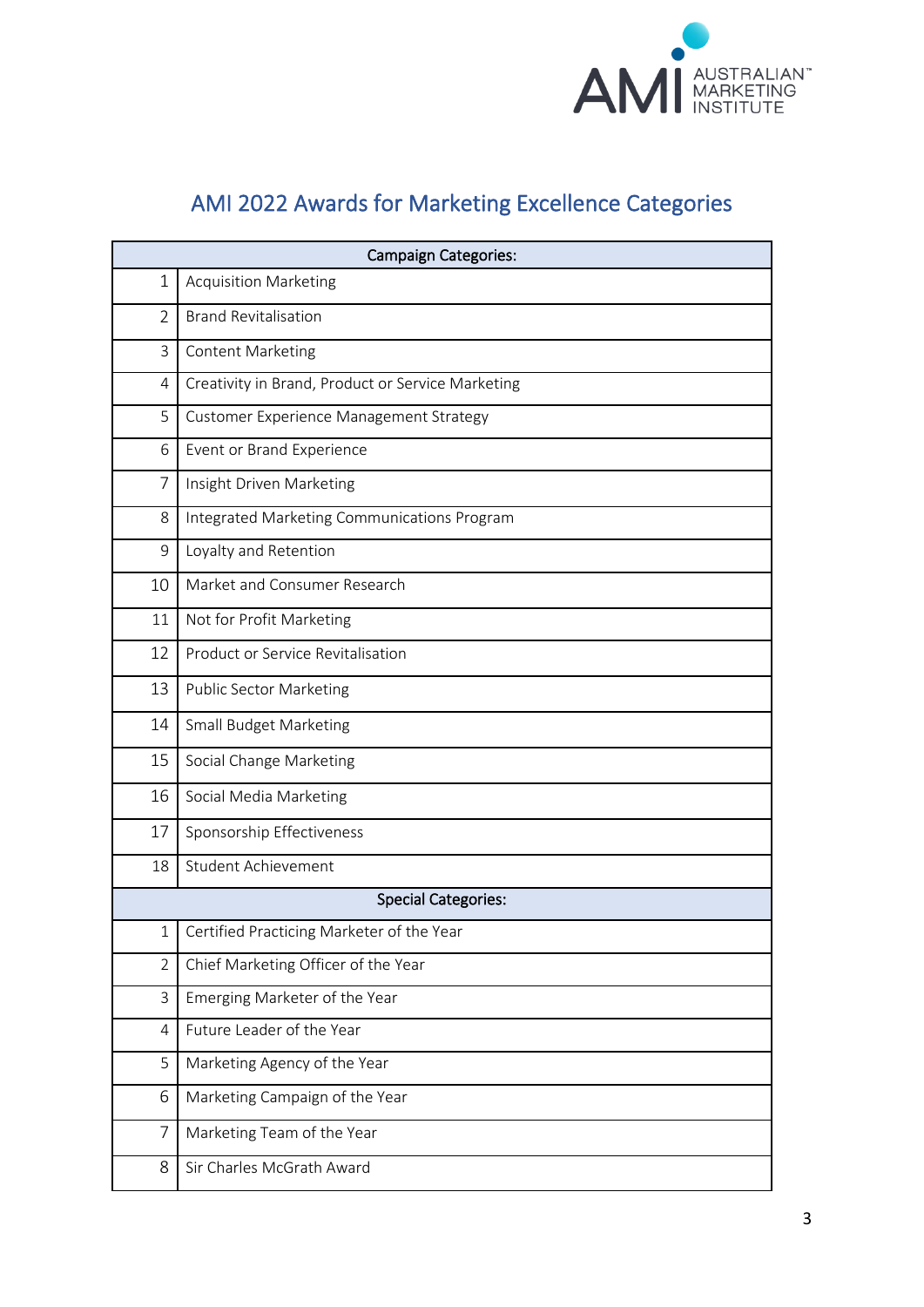

# Judging

<span id="page-3-0"></span>Categories are open to both B2C and B2B entrants. Judges will consider the merits of each entry taking into consideration that metrics and success factors differ between B2C and B2B marketing programs. Judges will consider the linkage between strategy, execution and outcomes achieved.

Each nomination will be judged against the following criteria (IN ALL CATEGORIES):

- The extent to which the person, team or project has reflected the intent expressed in the category descriptor
- That entries show a clear alignment between the situational analysis, strategy, actions undertaken and outcomes achieved (against set goals and objectives). Judges will allocate scores across these dimensions.
- Evidence of commercial benefits to business and / or social impact: for example, the return on marketing expenditure and / or degree of social change
- Actionability of results, including clarity of recommendations, relevance and feasibility of marketing initiatives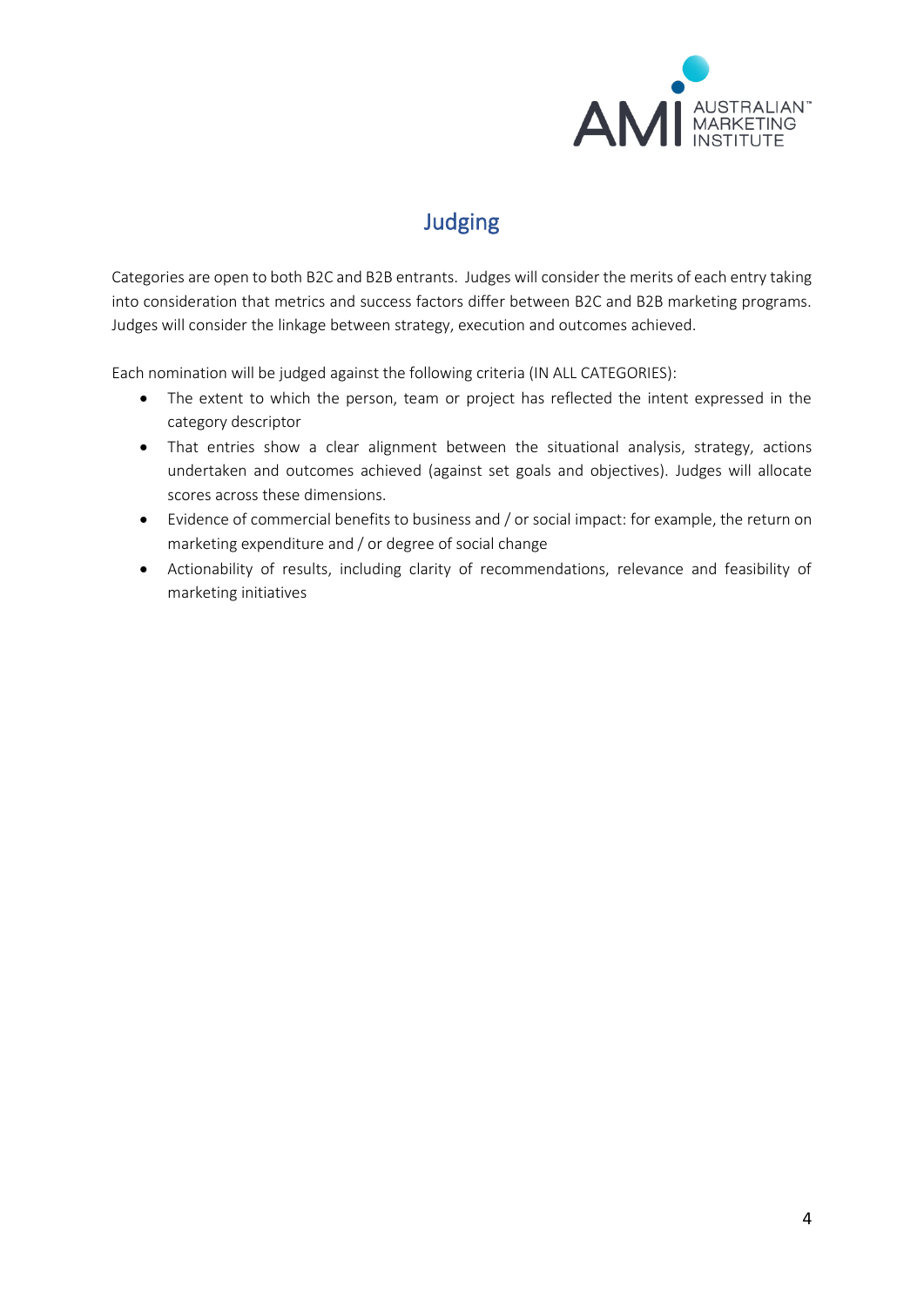

# Campaign Categories

# <span id="page-4-0"></span>Acquisition Marketing

<span id="page-4-1"></span>This category recognises excellence in marketing programs and campaigns directed at acquiring new customers or members (both individual and/or corporate).

The judges will be looking for submissions that clearly demonstrate the effective use of marketing techniques with originality and creativity of approach in acquiring target consumers.

Submissions should address:

- The key drivers for the acquisition program
- The linkage between the use of insight (research and analytics) to support the targeting of prospective customers or members
- The strategy devised/deployed and the innovative use of marketing techniques to support the execution of the acquisition program
- Results/effectiveness against pre-determined metrics and KPI's

## <span id="page-4-2"></span>Brand Revitalisation

This category recognises marketing excellence in revitalising an existing brand.

The judges will be looking for submissions that best demonstrate improved brand positioning and equity resulting from the process of brand revitalisation. Specifically, the role that marketing played in the overall revitalisation of the brand compared to the rest of the organisation or overall strategy.

- A sound linkage between the brand revitalisation drivers and challenges (the rationale for the need to revitalise the brand)
- Strategy development (demonstrating the use of market and customer research and analytics to inform the strategy)
- Execution of the brand revitalisation program elements, including innovative creative methods and approaches
- Results/effectiveness against pre-determined metrics and KPI's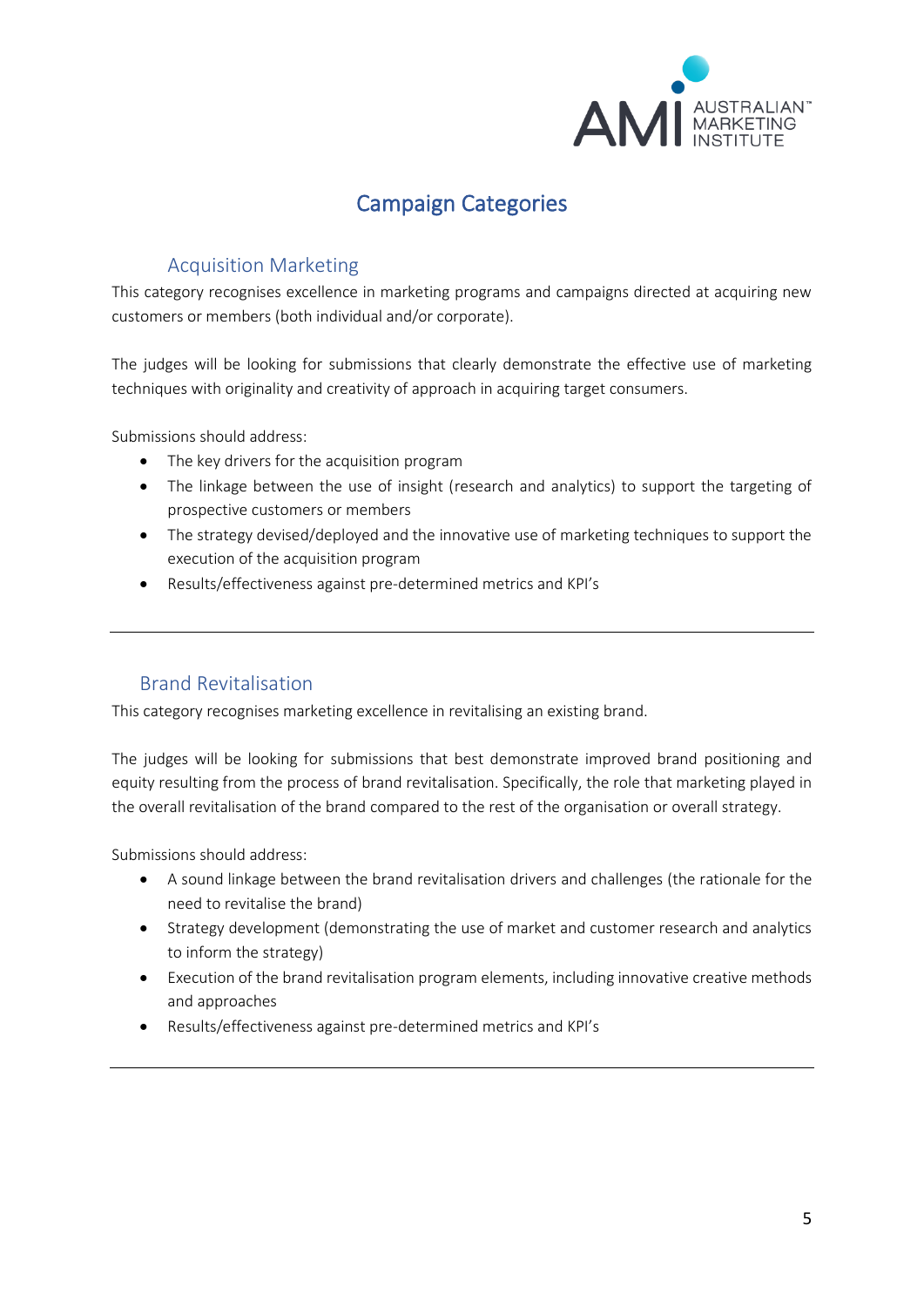

# Content Marketing

<span id="page-5-0"></span>This category recognises strategic approaches to creating, publishing and distributing content for targeted audiences in online or traditional methods.

The judges will be looking for submissions whose purpose is to educate and stimulate interest in the organisation's products or services or to build relationships to connect with audiences and create a sense of community.

Submissions should address:

- How relevance of content was determined
- Originality in content and distribution to ensure cut through
- An ability to attract, acquire, retain and engage a clearly defined target audience
- Results against pre-determined metrics and KPI's

#### Creativity in Brand, Product or Service Marketing

<span id="page-5-1"></span>This category recognises outstanding creativity in the marketing of brands, products or services (new or extensions).

The judges will be looking for submissions that demonstrate superior creativity in addressing a defined situation or challenge to deliver market cut-through.

- A solid understanding of the situation or challenge they addressed
- How the situation or challenge influenced the creative approach adopted
- Outline of the marketing strategy and reasons on the chosen strategy
- Results/effectiveness against pre-determined metrics and KPI's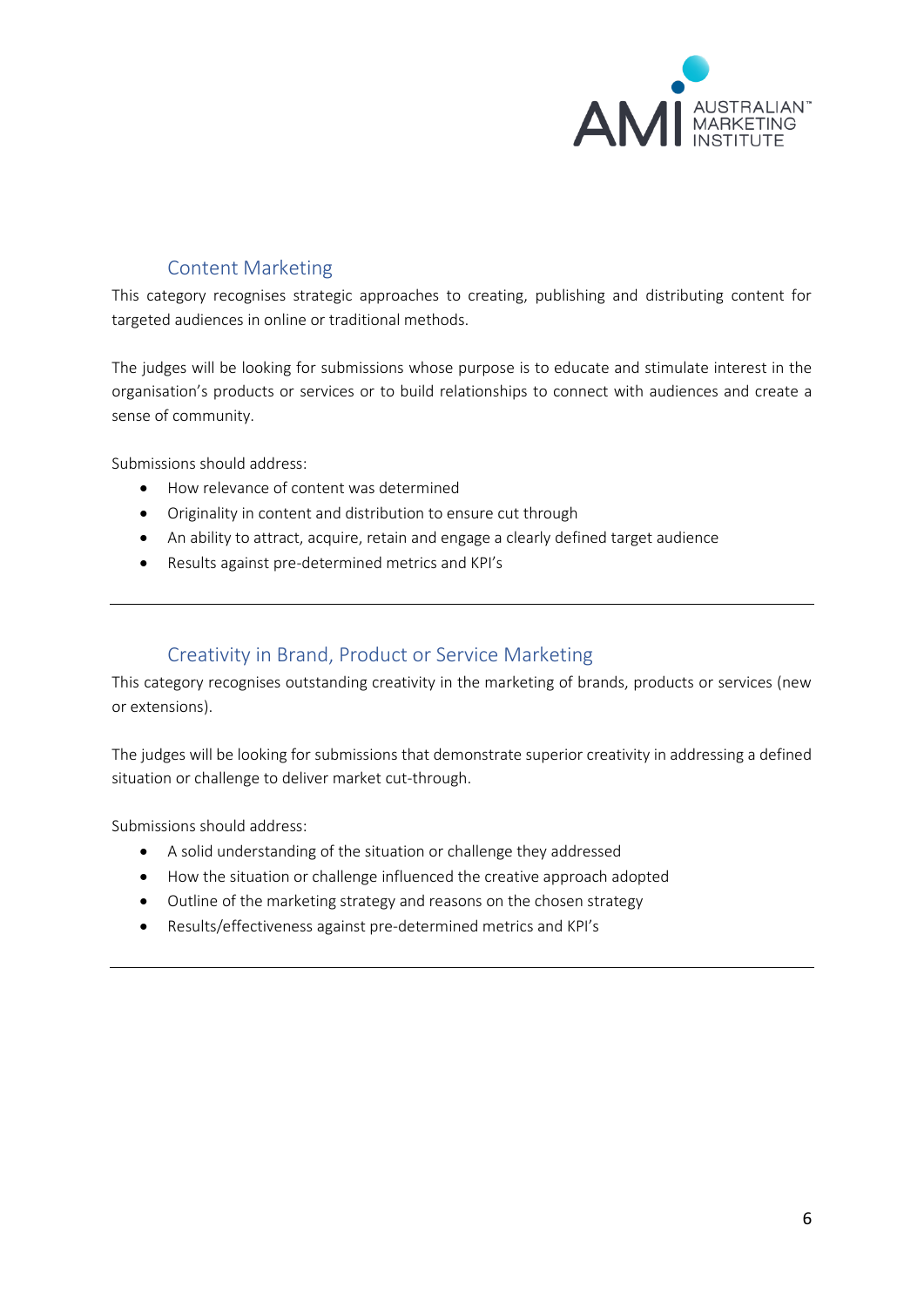

# Customer Experience Marketing

<span id="page-6-0"></span>This category recognises the role marketing plays in supporting and delivering exceptional customer experiences.

The judges will be looking for submissions that demonstrate a superior understanding of the elements that contribute to delivering outstanding customer experiences and how marketing contributed to the overall organisational approach to managing customer experiences.

Submissions should address:

- The key driver for the CX marketing program and the linkage to the overall organisational approach
- The strategy development process (use of customer insights to inform the strategy and how the strategy addressed the CX challenges being faced)
- Execution of the CX marketing program elements, including innovative creative methods and approaches
- Results/effectiveness against pre-determined metrics and KPI's

## Event or Experiential Marketing

<span id="page-6-1"></span>This category recognises excellence in the use of events as part of the organisations overall experiential marketing strategy.

Judges will be looking for submissions that demonstrate a sound understanding of the role of event marketing in the context of experiential marketing and the fit within the overall marketing mix.

Events may be stand alone, conferences/exhibitions, standalone activations or activation/exhibitions within a larger event or series of events.

- How the event engaged with the target audience with the goal of deriving a particular or stated outcome
- What innovative activity was deployed to achieve targeted outcomes
- The role of event marketing within the overall marketing strategy
- Results/effectiveness against pre-determined metrics and KPI's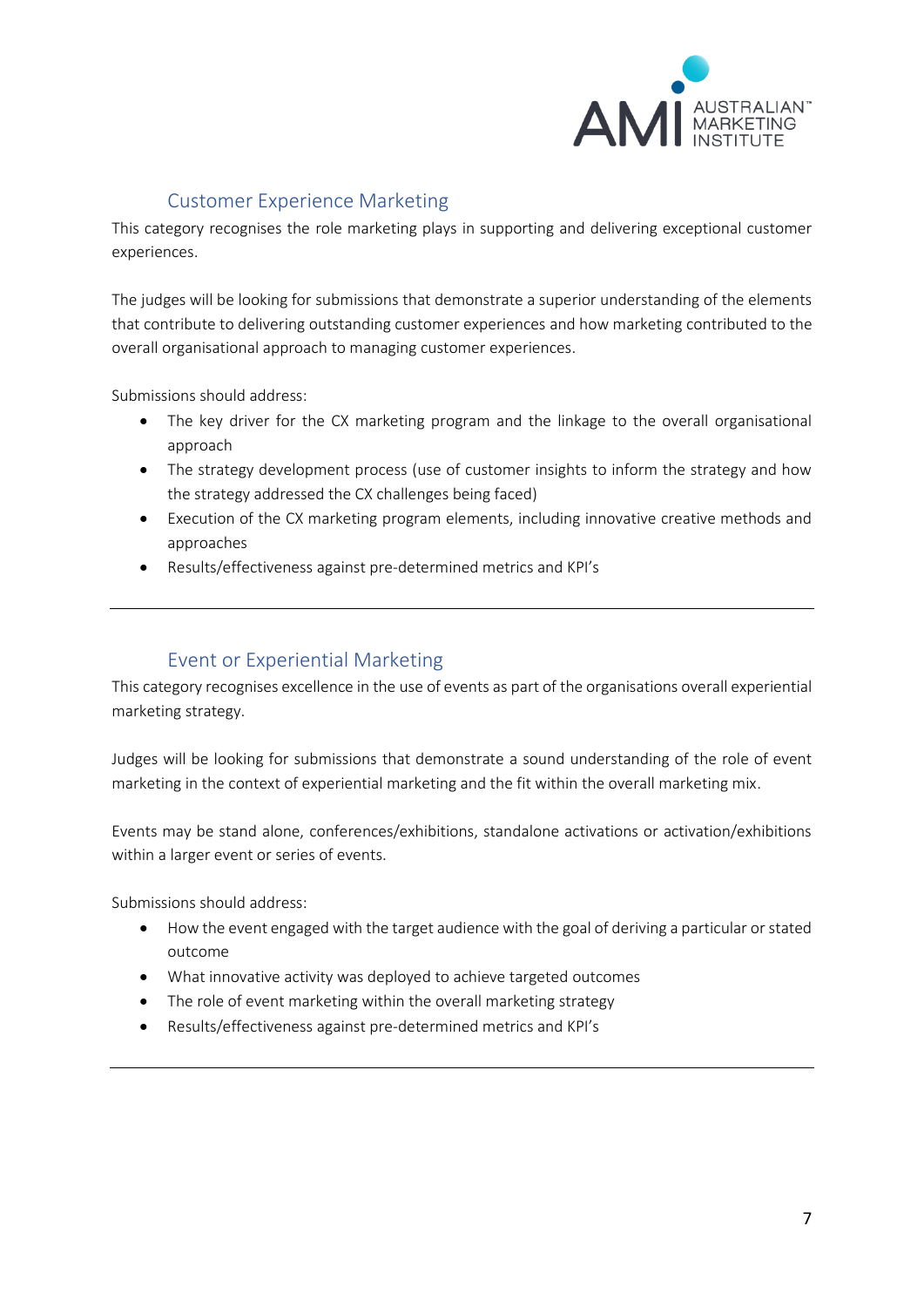

# Insight Driven Marketing

<span id="page-7-0"></span>This category recognises the effective use of market, consumer and customer insight to identify and inform the development of marketing strategy.

Judges will be looking for submissions that demonstrate how research and data analytics have been used in the formation of marketing strategy and the execution of a marketing campaign.

Submissions should address:

- How the data highlighted the issue or opportunity
- How insights from the analysis have been used to develop a marketing strategy
- How the insight impacted the effectiveness of the marketing campaign
- Results/effectiveness against pre-determined metrics and KPI's

## Integrated Marketing Communications Program

<span id="page-7-1"></span>This category recognises excellence in the implementation of an integrated marketing communications program in either B2C or B2B.

Judges will be looking for submissions that demonstrate the ability to use different marketing communication elements in an integrated manner to achieve the pre-determined program outcomes.

- Effective use of marketing communication methods and channels to achieve stated outcomes
- How insight was used to support the development and implementation of the communications strategy or program.
- How the communications strategy integrates with the overall marketing strategy or program strategy
- Results/effectiveness against pre-determined metrics and KPI's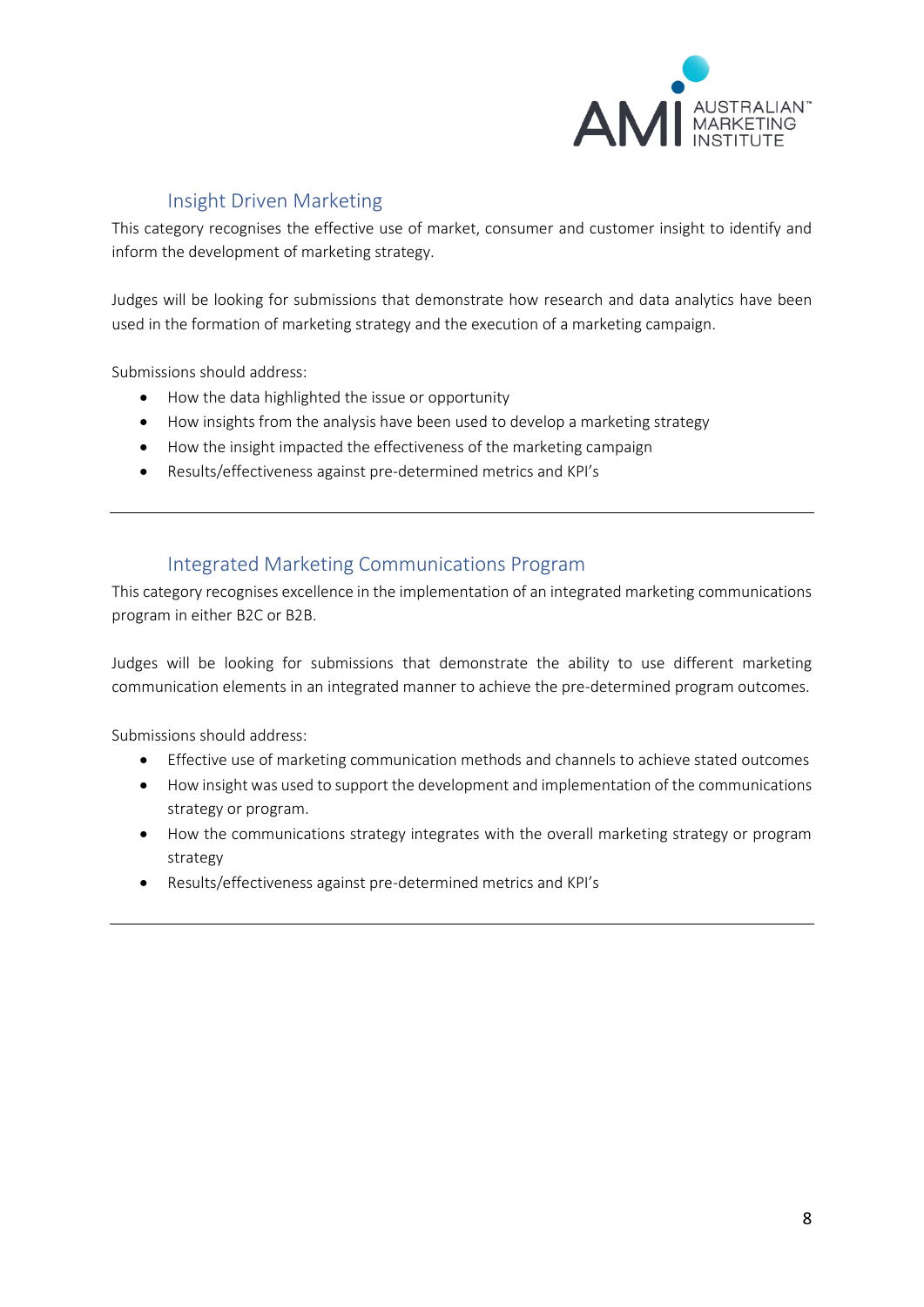

# Loyalty and Retention

<span id="page-8-0"></span>This category recognises the best use of integrated marketing strategies and programs to drive customer or member retention and build loyalty and advocacy.

Judges will be looking for submissions that demonstrate originality in approach to techniques and practices to retain existing customers, corporate clients and/or members and grow existing customer value.

Submissions should address:

- The rationale for retention/loyalty strategy or program
- Linkage between the use of research and data analytics to inform the strategy development
- Innovative use of marketing techniques to support strategy deployment
- Results/effectiveness against pre-determined metrics and KPI's, including:
	- o Program expenditure costs
	- o Retention rates
	- o Revenue per person retained

## Market and Consumer Research

<span id="page-8-1"></span>This category recognises the effective use of market and consumer research and/or customer analytics to uncover or qualify a challenge or opportunity for marketing or the wider organisation.

Judges will be looking for submissions that demonstrate a depth of understanding in the research and insight techniques and how the findings have been used to inform an organisational or marketing specific challenge or opportunity.

- Effective use of research, database analytics or information analysis
- How the interpretation was used to inform organisational and/or marketing strategy and business decision making
- Results/effectiveness against pre-determined metrics and KPI's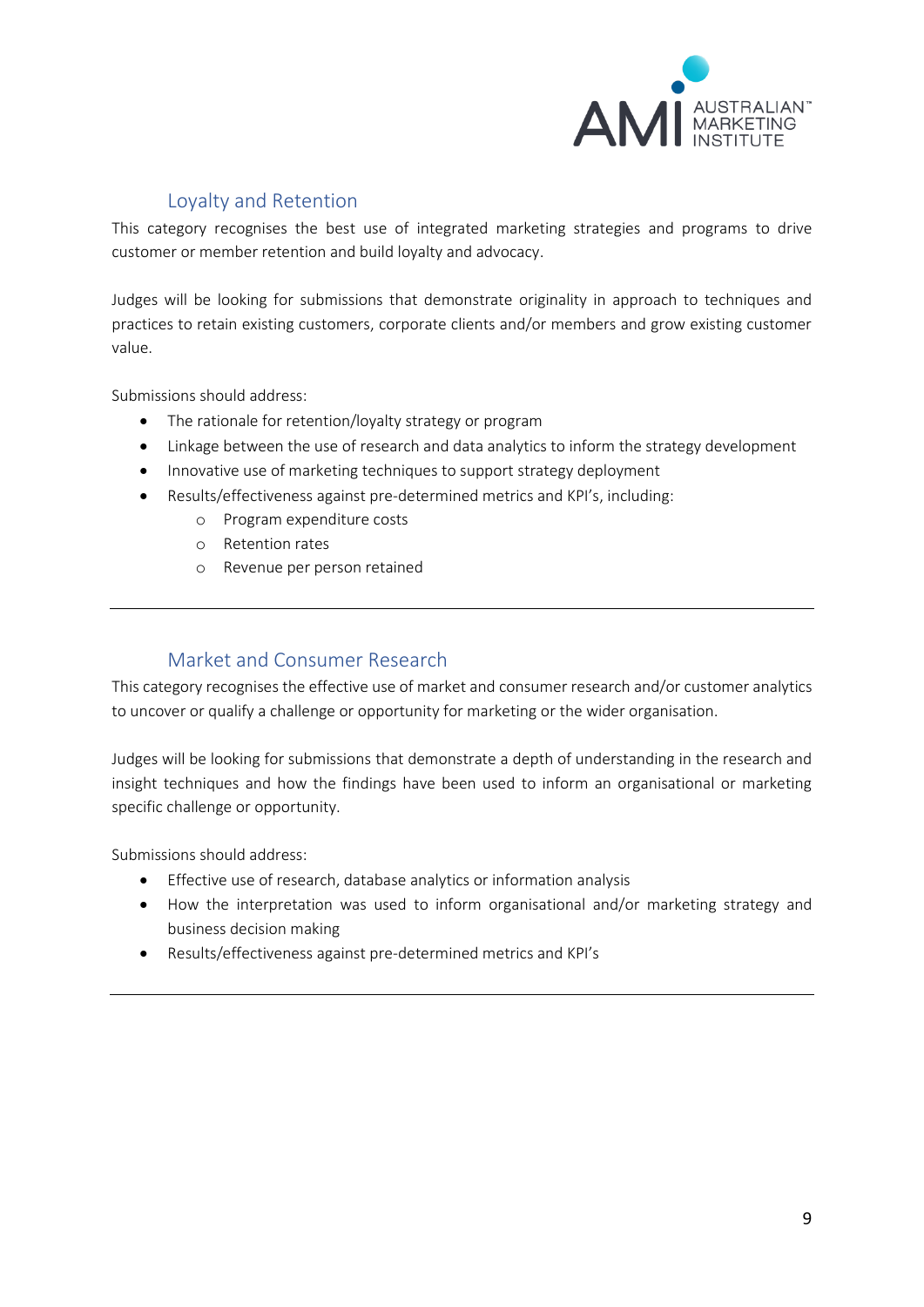

# Not for Profit Marketing

<span id="page-9-0"></span>This category recognises excellence in marketing campaigns for not-for-profit organisations.

Judges will be looking for submissions that demonstrate how NFP or cause related marketing has delivered outstanding results for the organisation or specific cause.

Submissions should address:

- Particular (unique) challenges or constraints faced in developing or executing the marketing strategy or program
- How insights were used to inform the development of the strategy or marketing program
- The elements used to in executing the strategy, including any innovative approaches adopted
- Results/effectiveness against pre-determined metrics and KPI's

#### Product or Service Revitalisation

<span id="page-9-1"></span>This category recognises outstanding product and/or service marketing innovation, modernisations, enhancements or improvements.

Judges will be looking for submissions that demonstrate an ability to maintain competitive advantage and/or maximise organisational value through the revitalisation of a single product or service or category/line of products or services.

- Clarity around the rationale for revitalisation
- The use of insights to inform the strategy development
- The key elements deployed in the revitalisation process how marketing worked with the wider organisation to deliver the targeted outcomes
- Results/effectiveness against pre-determined metrics and KPI's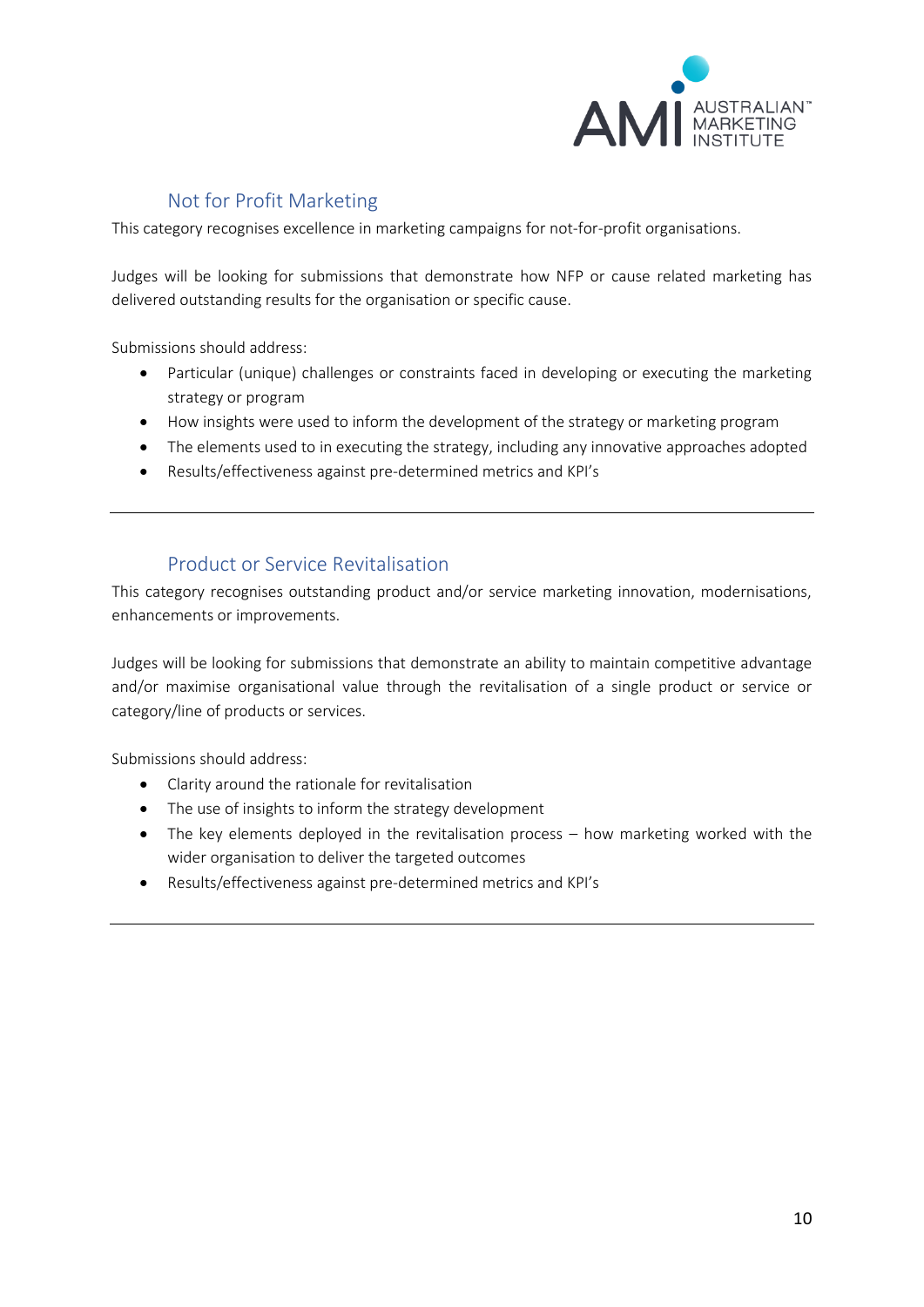

# Public Sector Marketing

<span id="page-10-0"></span>This category recognises excellence in marketing campaigns delivered by or for the public sector.

Judges will be looking for submissions that demonstrate the effective use of marketing elements such as community insights, brand development, communications, campaign planning and measurement.

The public sector covers all levels of government and government-controlled enterprises. It does not include private companies and voluntary organisations.

Submissions should address:

- Particular (unique) challenges presented by the public sector that needed to be addressed by the marketing strategy or program
- Insights used to inform the strategy or program
- Marketing methods and techniques used in the implementation of the strategy or program
- Results/effectiveness against pre-determined metrics and KPI's

#### Small Budget Marketing

<span id="page-10-1"></span>This category recognises business success achieved within a limited marketing budget of less than \$50,000 (for a specific marketing program) and for an organisation with a turnover of up to \$5 million p.a.

Judges will be looking for submissions that demonstrate a proven positive outcome for a marketing program delivered using a small budget.

- The rationale of the marketing program
- Creativity in development and execution of the marketing strategy
- How the limitations of a small budget were overcome
- Results/effectiveness against pre-determined metrics and KPI's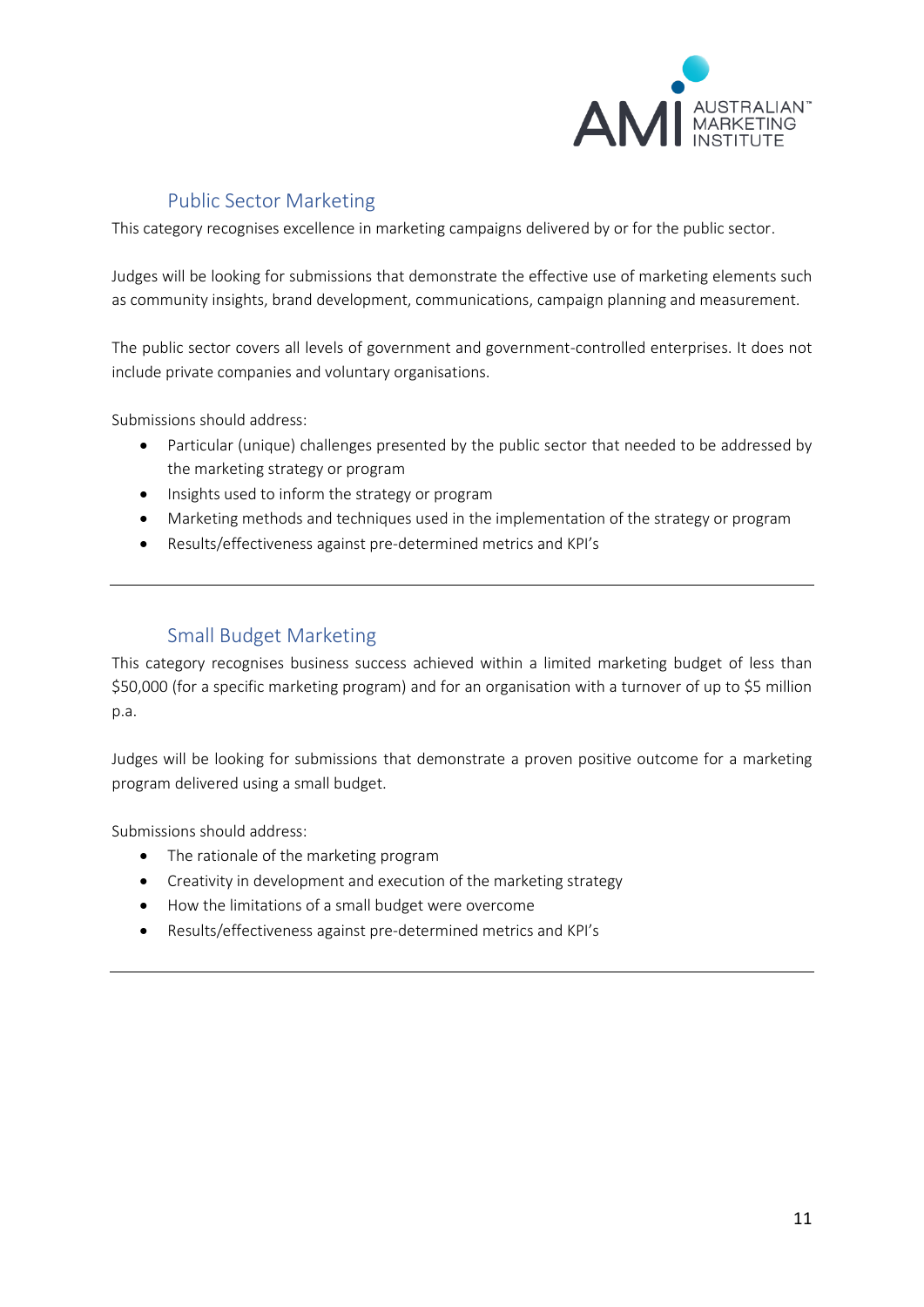

# Social Change Marketing

<span id="page-11-0"></span>This category recognises how marketing concepts, frameworks and techniques developed for commercial marketers are adapted to influence behaviour change at a societal level.

Judges will be looking for submissions that demonstrate how a particular societal issue has been influenced by a well-informed integrated marketing program. This category is open to pro bono providers as well as NFP or commercial organisations.

Submissions should address:

- How scoping was undertaken to ensure that the social issue and range of interventional options were properly considered prior to the development of a marketing program
- How the social change marketing strategy integrated with the overall strategy
- Effectiveness of program or campaign execution (taking into consideration originality of approach to the target audience/community)
- Results/effectiveness against pre-determined metrics and KPI's

## Social Media Marketing

<span id="page-11-1"></span>This category recognises excellence through the use of social media and digital networking as a marketing tool.

Judges will be looking for submissions that demonstrate how social media channels were leveraged and how engaging and unique content was developed and deployed for users to share with their social network.

- How the development of the social media strategy was informed (including which channels to reach target audiences and why?) and the fit and role within the overall marketing strategy
- An understanding on social media channels and how they were deployed to meet the requirements of the social media program or campaign
- Results/effectiveness against pre-determined metrics and KPI's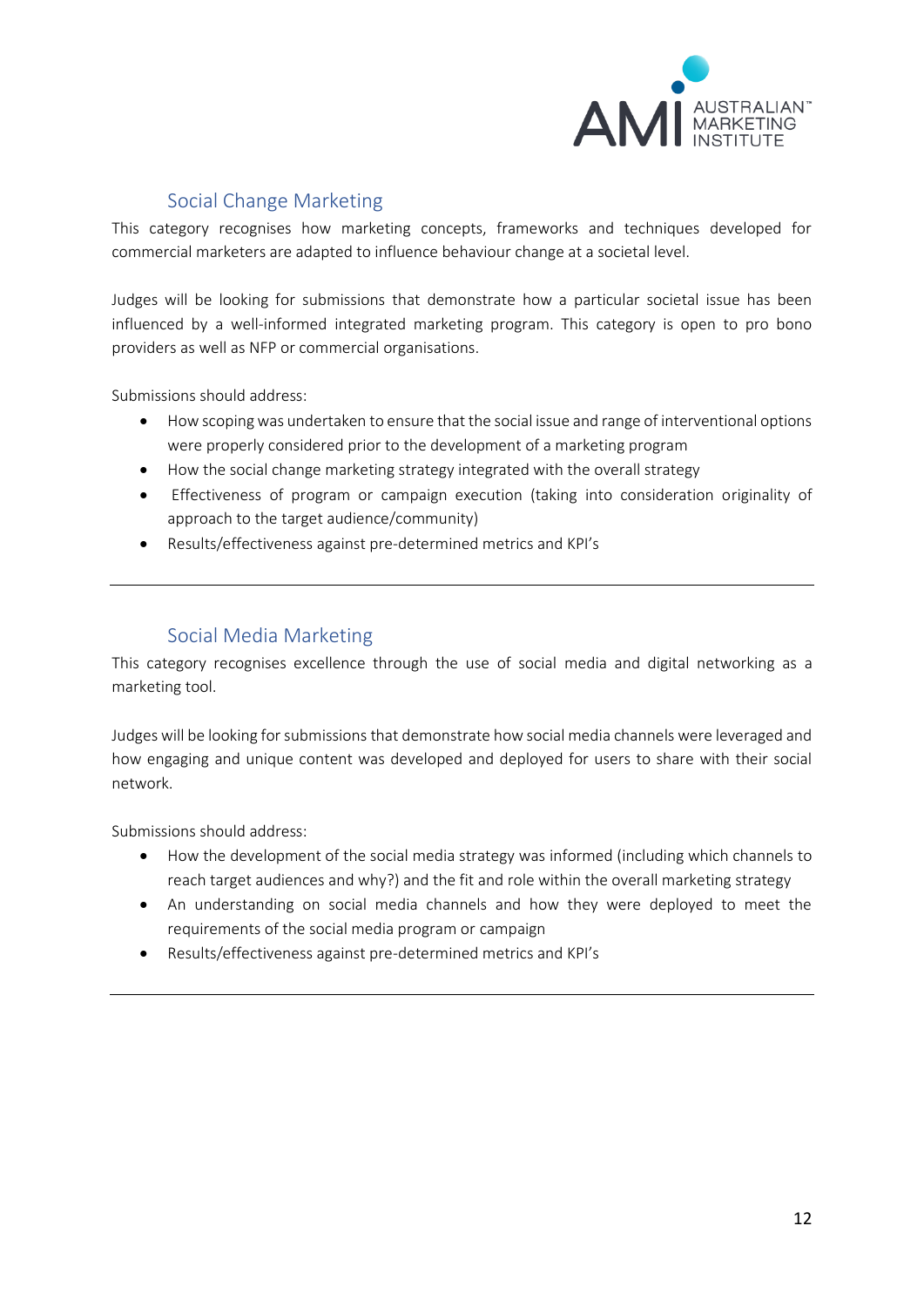

# Sponsorship Effectiveness

<span id="page-12-0"></span>This category recognises excellence in sponsorship as a significant element of the overall marketing communications mix.

Judges will be looking for submissions that demonstrate how sponsorship has been successfully used as an integrated element of an overall marketing program.

Submissions should address:

- The approach to identifying a potential sponsor and its 'fit' with the organisation, taking into consideration ethics and ethos
- The role of sponsorship within the overall marketing strategy for the business
- How the sponsorship was leveraged to create value for the sponsor, organisation and consumer
- Results/effectiveness against pre-determined metrics and KPI's

#### Student Achievement

<span id="page-12-1"></span>This category recognises a significate achievement by an individual student or a student group as part of their academic studies.

The judges will be looking for an actual project that the student has completed in the course of their study. This will need to demonstrate how the overall marketing strategy was devised and how the use of key elements of the marketing mix were deployed in its execution.

The category is open to marketing students at tertiary level. The entrant should seek endorsement from their respective tertiary institution - subject lecturer/tutor.

Submissions should:

- Be completed by an individual or a group of up to 3 students
- Outline the assignment brief or criteria of the project
- Response to the assignment brief/criteria
- Letter of reference from lecturer/tutor
- Upload a copy of the project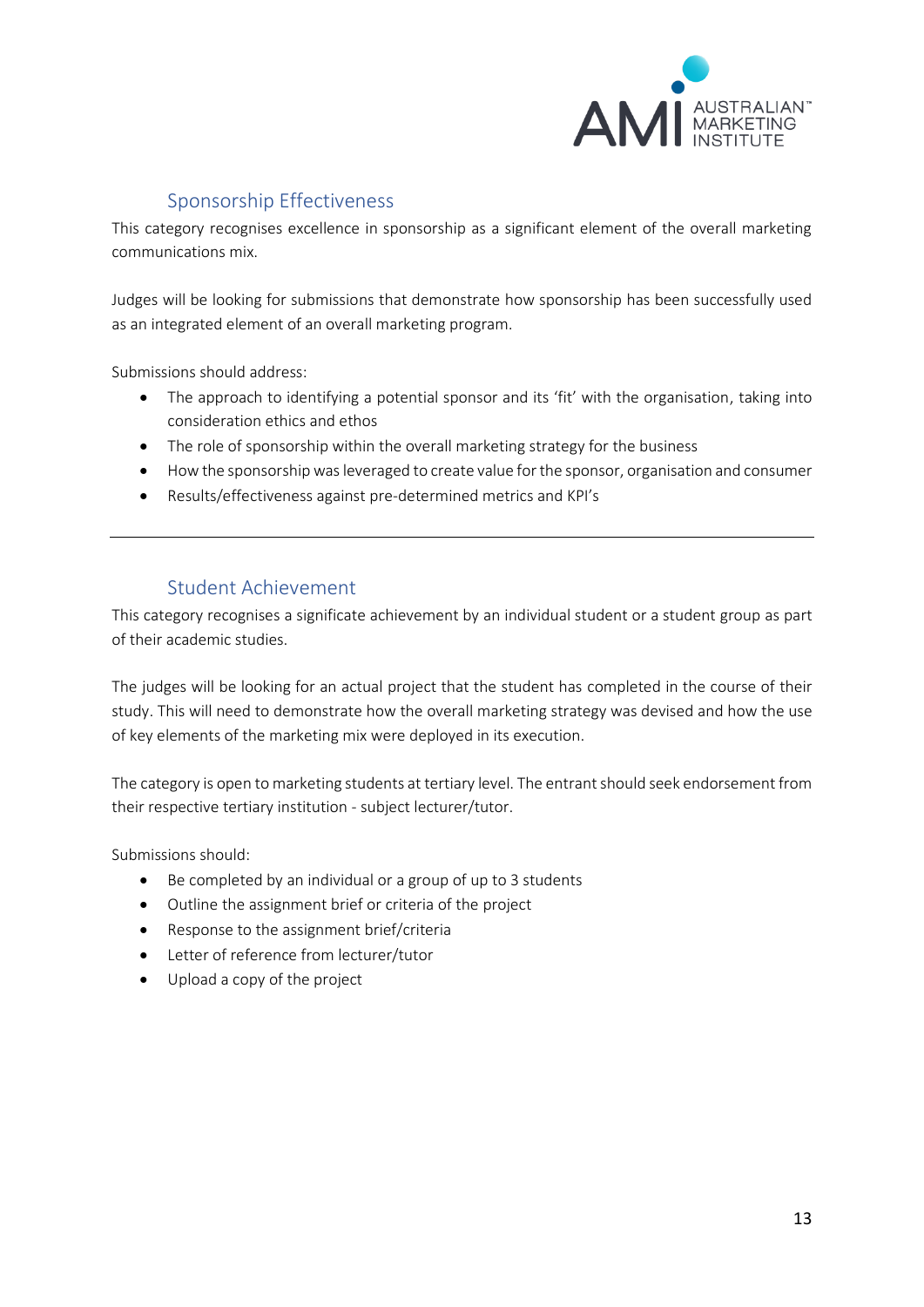

# Special Categories:

### <span id="page-13-0"></span>Certified Practicing Marketer of the Year

<span id="page-13-1"></span>The Certified Practicing Marketer (CPM) of the Year recognises the contributions of an outstanding CPM and their contribution to the marketing profession.

Self-nominations and nominations permitted.

The CPM recognised as an advocate for CPM professional designation, will have played a significant role in the marketing industry and contributed to the development of the professional status and recognition of marketing.

Submissions should include:

- Introduction of nominee (up to 200 words)
- Contributions to the marketing industry and outlining the value you derive from being a CPM (500 – 1000 words)
- Reference from another CPM, their manager or senior colleague

| The past winners                                        |                       |                      |  |
|---------------------------------------------------------|-----------------------|----------------------|--|
| 2021: (Joint Winners)<br>Kristie Atkins + Jane Hillsdon | 2020: Michelle Fragar | 2019: Ric Navarro    |  |
| 2018: Nicola Hepenstall                                 | 2017: John Clay       | 2016: Nicole Jenkins |  |
| 2015: Caroline Patrick                                  | 2014: Nick Baker      | 2013: Simon McDowell |  |
| 2012: John Sintras                                      | 2011: David Redhill   | 2010: Ken Roberts    |  |
| 2009: John Thompson                                     | 2008: Tara Lordsmith  | 2007: Graeme Chipp   |  |
| 2006: Nick Rodd                                         | 2005: Don Richter     | 2004: Iggy Pintado   |  |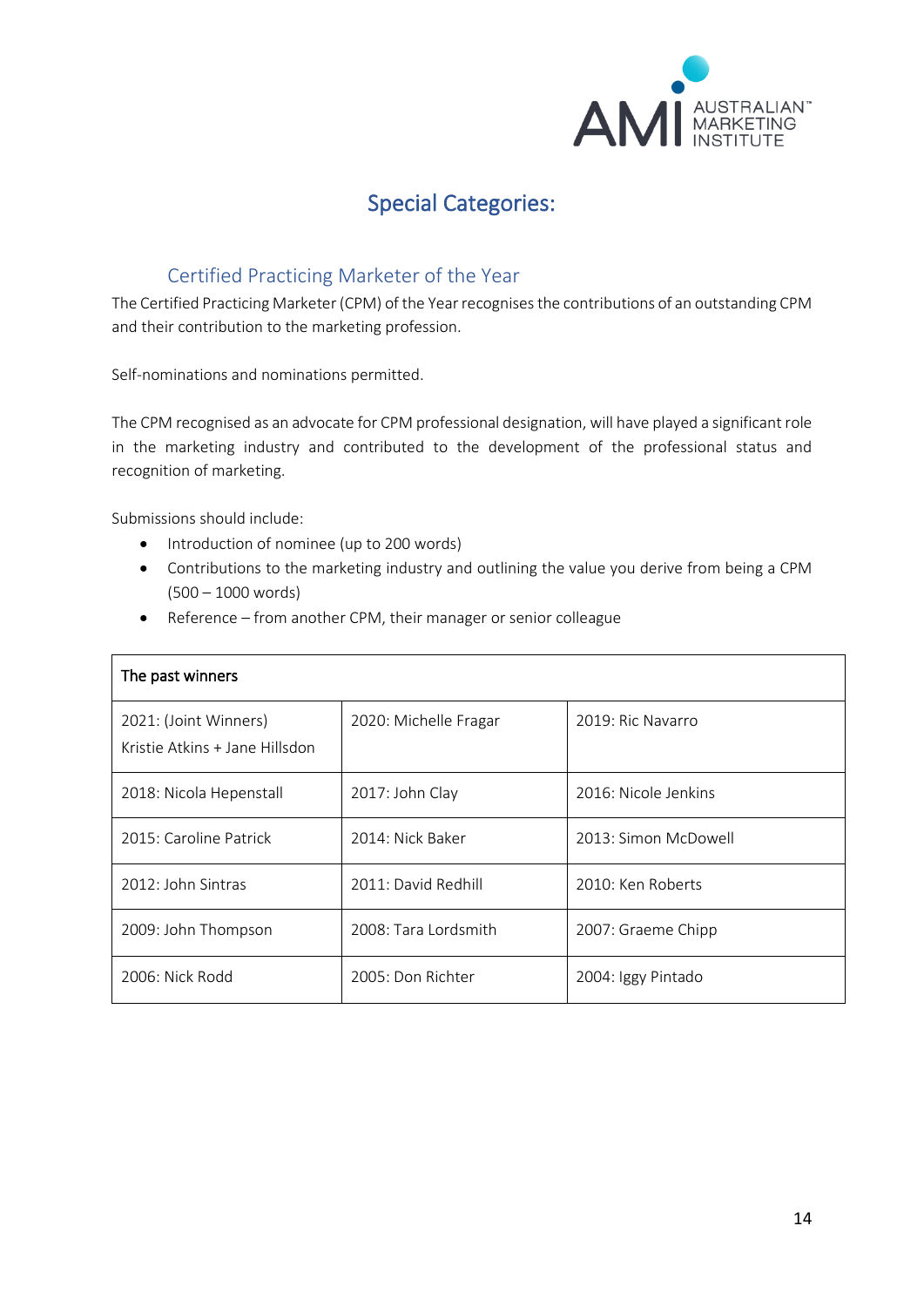

# Chief Marketing Officer of the Year

<span id="page-14-0"></span>Chief Marketing Officer of the Year is awarded to the senior marketing leader in an organisation (Csuite) that has demonstrated outstanding leadership, achievement and advocacy for marketing and the profession.

Self-nominations and nominations permitted.

Submissions should include along with overall marketing excellence:

- Introduction of nominee (200 words)
- Demonstration of excellence (500 100 words), including:
	- o Business contribution and innovation
	- o Leadership empowering team culture
	- o Modern marketing and customer engagement thinking and effectiveness
	- o Data and/or technology driven approach
	- o Empowered and long-term thinking
	- o High level creativity
- Reference (internal or external)

#### The past winners

| 2021: Tom Woodward | 2020: Tony Quarmby  | 2019: Fabian Marrone |
|--------------------|---------------------|----------------------|
| 2018: Lisa Ronson  | 2017: Vanessa Lyons |                      |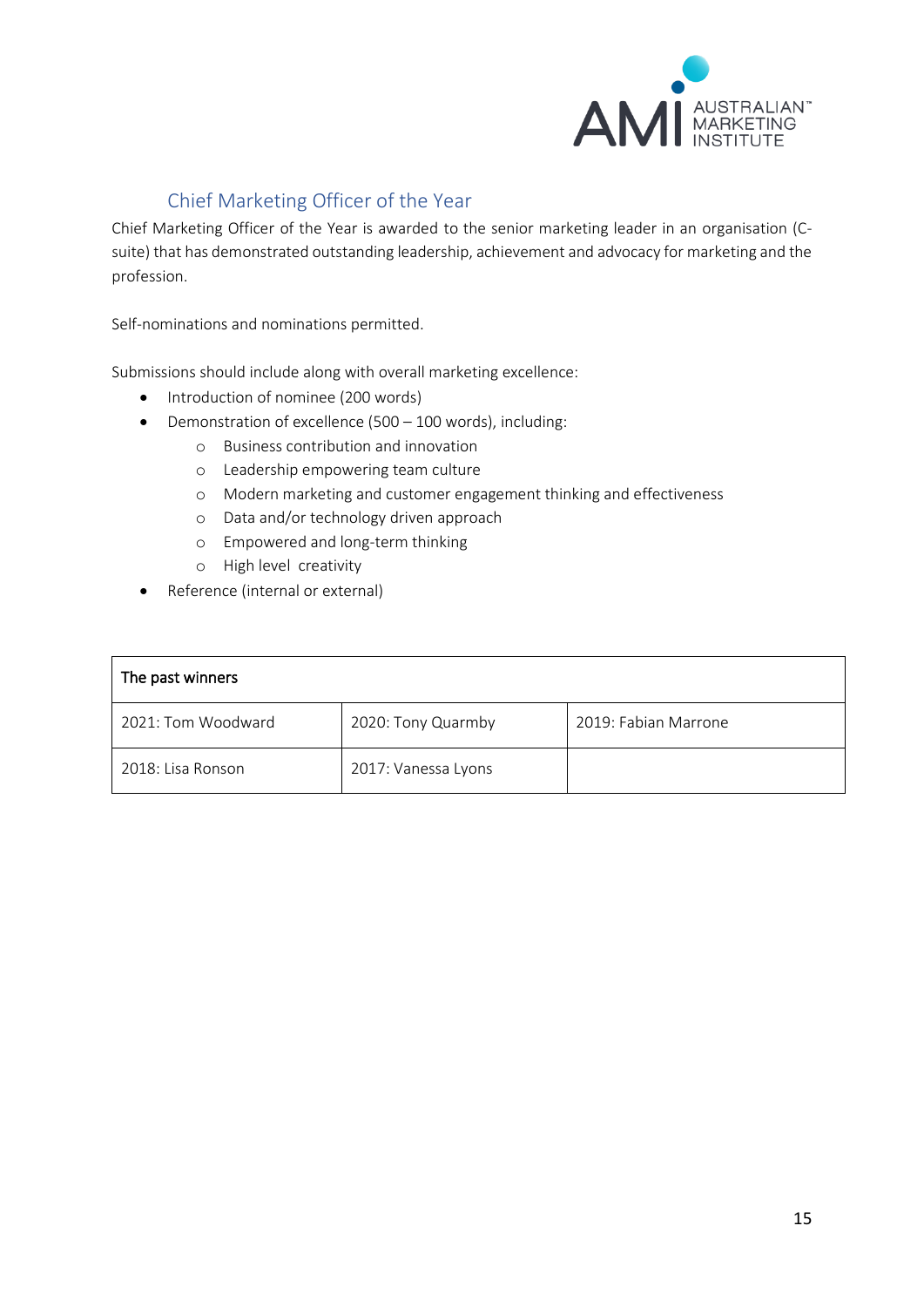

# Emerging Marketer of the Year

<span id="page-15-0"></span>This category recognises the exceptional professional and personal growth of mentee in the AMI Emerging Marketers Mentoring Program.

Submissions are open to graduated mentees of the 2020 program.

Submissions should include (500 - 1,000 words):

- Introduction of nominee (200 words)
- Response to  $(500 1000$  words):
	- o What their objectives for joining the program were
	- o Indicate if these objectives were met
	- o Demonstrate how they have grown as a marketer resulting from the program
	- o Insights into the future of the marketing industry
- Reference letter from mentor

Successful nominations will proceed to a panel interview - this will take place via video conference.

| The past winners    |                       |  |
|---------------------|-----------------------|--|
| 2021: Tiarna Pepall | 2020: Alexandra Tyler |  |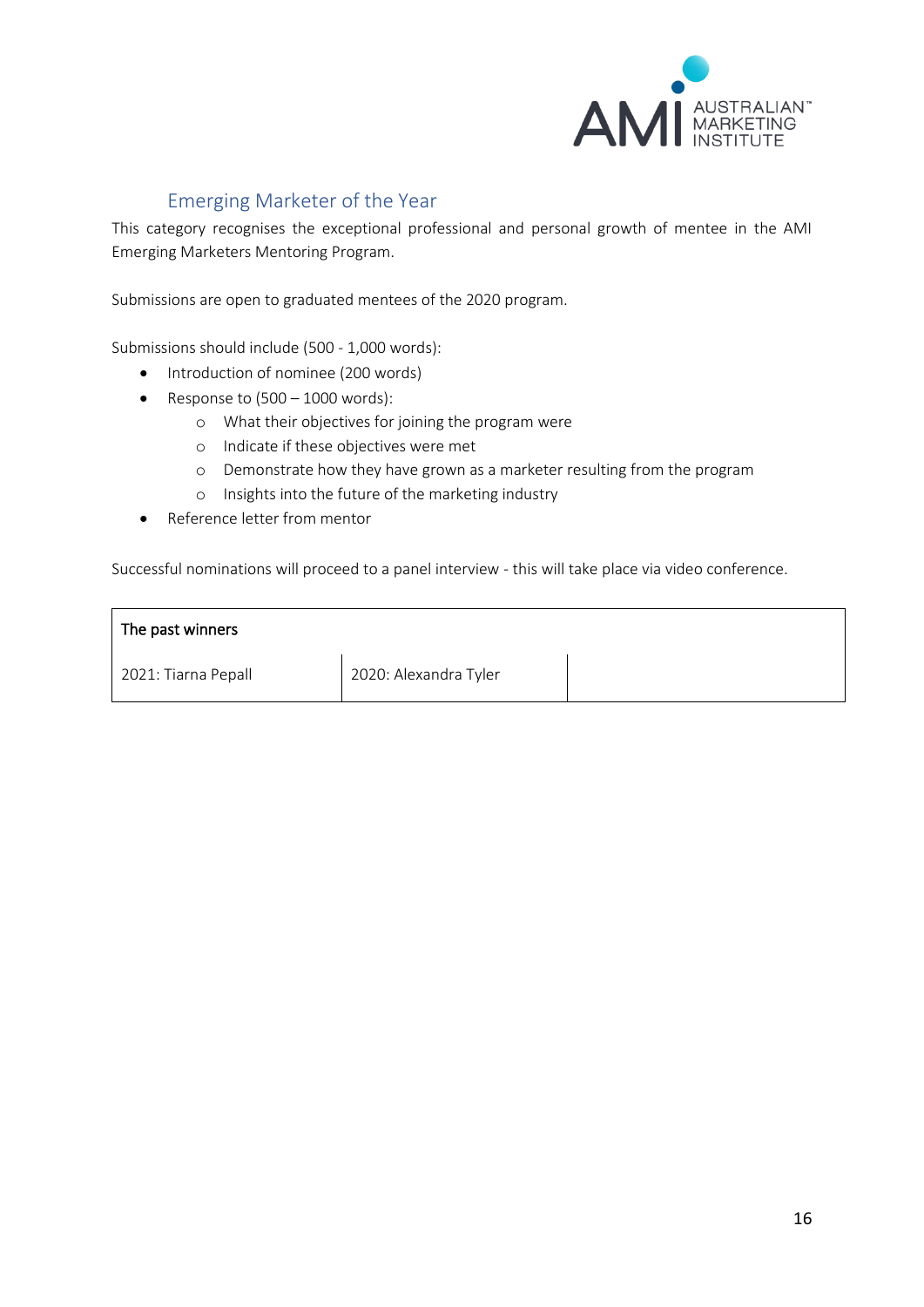

# Future Leader of the Year

<span id="page-16-0"></span>This category recognises excellence in leadership qualities and the critical role future leaders will play in advancing individuals, organisations and the marketing profession.

Self-nominations and nominations permitted.

Nominees must be 30 years of age or under as at 30 June 2022, employed in a full-time marketing role or a company owner with 2-6 years work experience.

Submissions should include:

- Introduction of nominee (200 words)
- Response to  $(500 1000$  words):
	- o What do you see as the hallmarks of a good leader?
	- o Illustration of leadership qualities
	- o What contributions will you make to the marketing profession in the next 5 years
	- o A personal biography, including; academic achievements and career highlights
	- o Involvement in voluntary community or professional endeavours
- Recommendation from your Manager/CEO/CMO

Successful nominations will proceed to a panel interview - this will take place via video conference.

| The past winners     |                         |                      |  |
|----------------------|-------------------------|----------------------|--|
| 2021: Michelle Fifi  | 2020: Samantha Franklin | 2019: Akshay Sardana |  |
| 2018: Chrissie Maus  | 2017: Michael Laps      | 2016: Rosie Anderson |  |
| 2013: (inauguration) |                         |                      |  |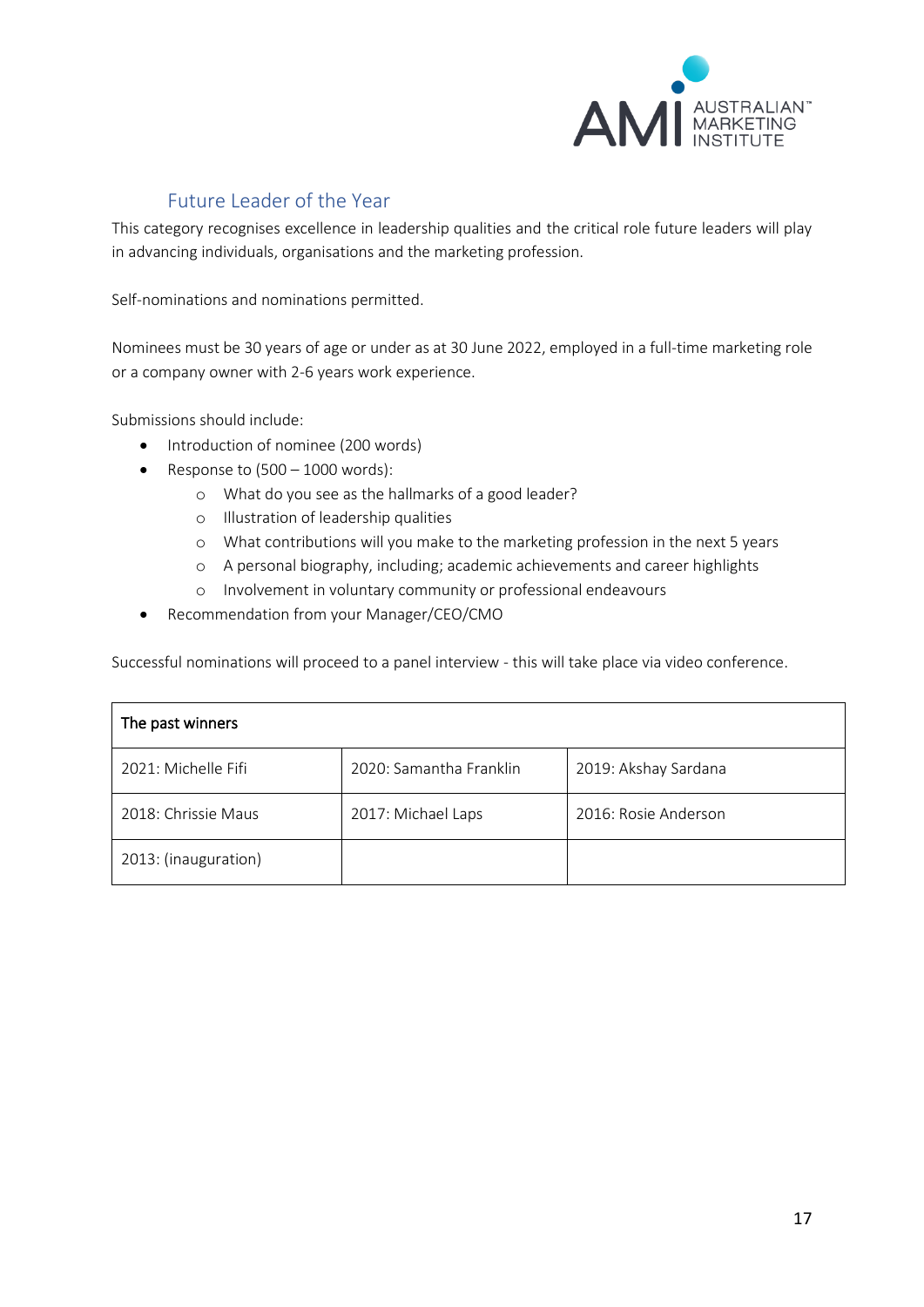

# Marketing Agency of the Year

<span id="page-17-0"></span>This category acknowledges the critical role agencies play in advancing the Australian marketing profession, recognising ideals and practices that make an outstanding agency.

Submissions should include:

- Introduction of agency (200 words)
- Demonstration of excellence (500 100 words), including:
	- o Their approach to finding and developing great people from within or outside the industry
	- o Insight and foresight: spotting trends and the skills needed to advance client results
	- o Customer service
	- o Understanding and executing client requirements
	- o Innovative approaches to client problem
	- o Ethical practices
	- o Responsibility around outcomes and how this is shared between the agency and the client
- Reference from client

| The past winners    |                                                                   |  |  |
|---------------------|-------------------------------------------------------------------|--|--|
| 2021: Rocket Agency | 2020: Bonfire & Paper + Spark   2019: ntegrity<br>(Joint Winners) |  |  |
| 2018: Braveda       |                                                                   |  |  |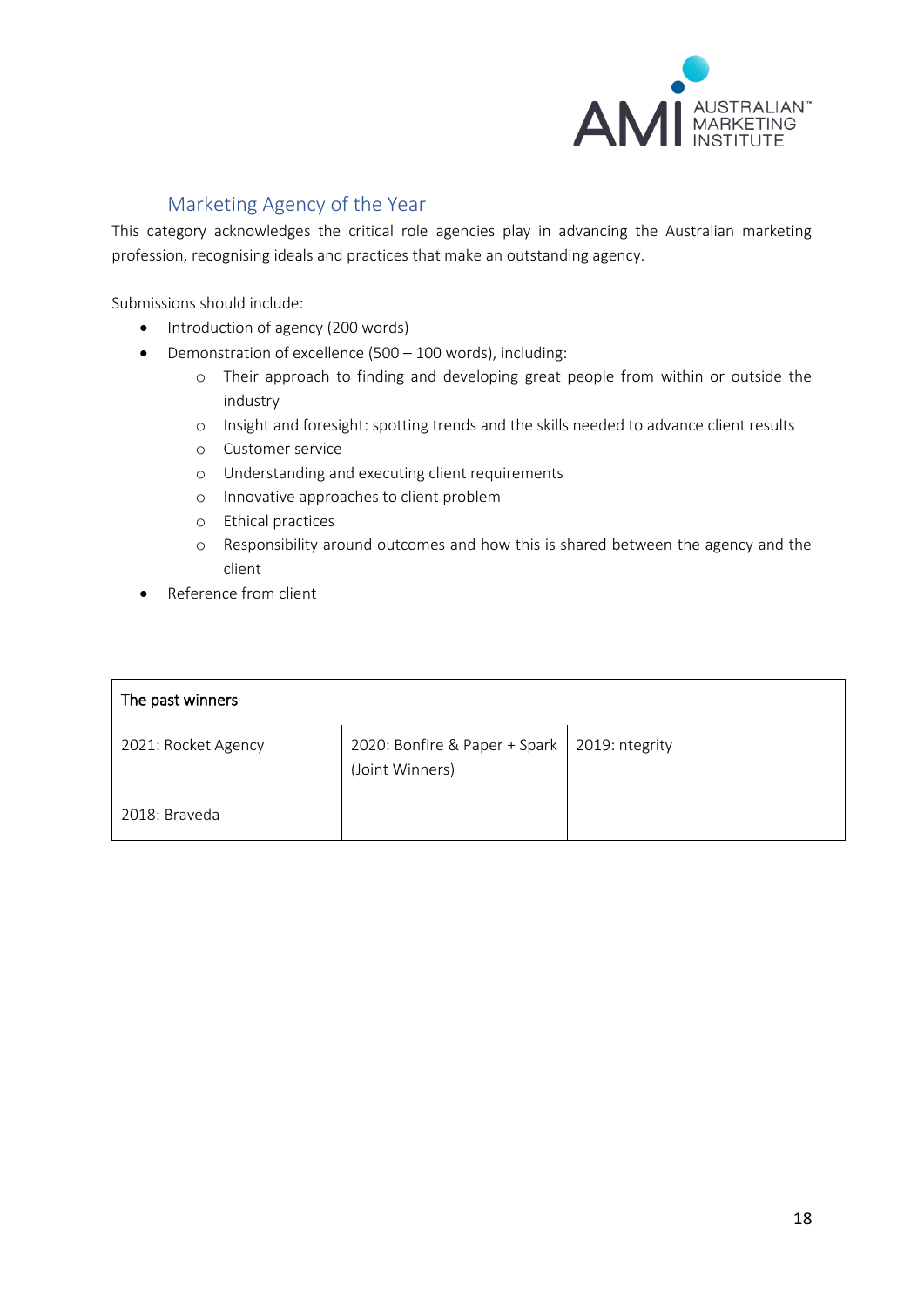

# Marketing Team of The Year

<span id="page-18-0"></span>This category recognises an outstanding in-house marketing team that has demonstrated value for the unique talents and skills of each team member.

Judges will be looking for how the team utilised diverse skill sets, ways of thinking/idea generation and effective problem solving techniques.

Submissions should include:

- Introduction of team (200 words)
- Demonstration of excellence (500 100 words), including:
	- o Evidence of team development
	- o Sound team dynamics eg leadership, diversity, communication
	- o Structure and processes
	- o Culture
	- o Marketing team execution of the brand, product or service strategy against ROI and growth KPI's
	- o Commercial or community value delivered and improved brand, product or service equity contributed by the implementation of the marketing team's strategy

| The past winners        |                         |                                                                   |  |
|-------------------------|-------------------------|-------------------------------------------------------------------|--|
| 2021: Australia Post    | 2020: Dexus Marketing   | 2019: EY Brand,<br>Marketing<br>- &<br><b>Communications Team</b> |  |
| 2018: Tourism Australia | 2017: Curtin University | 2016: Taylors Wines                                               |  |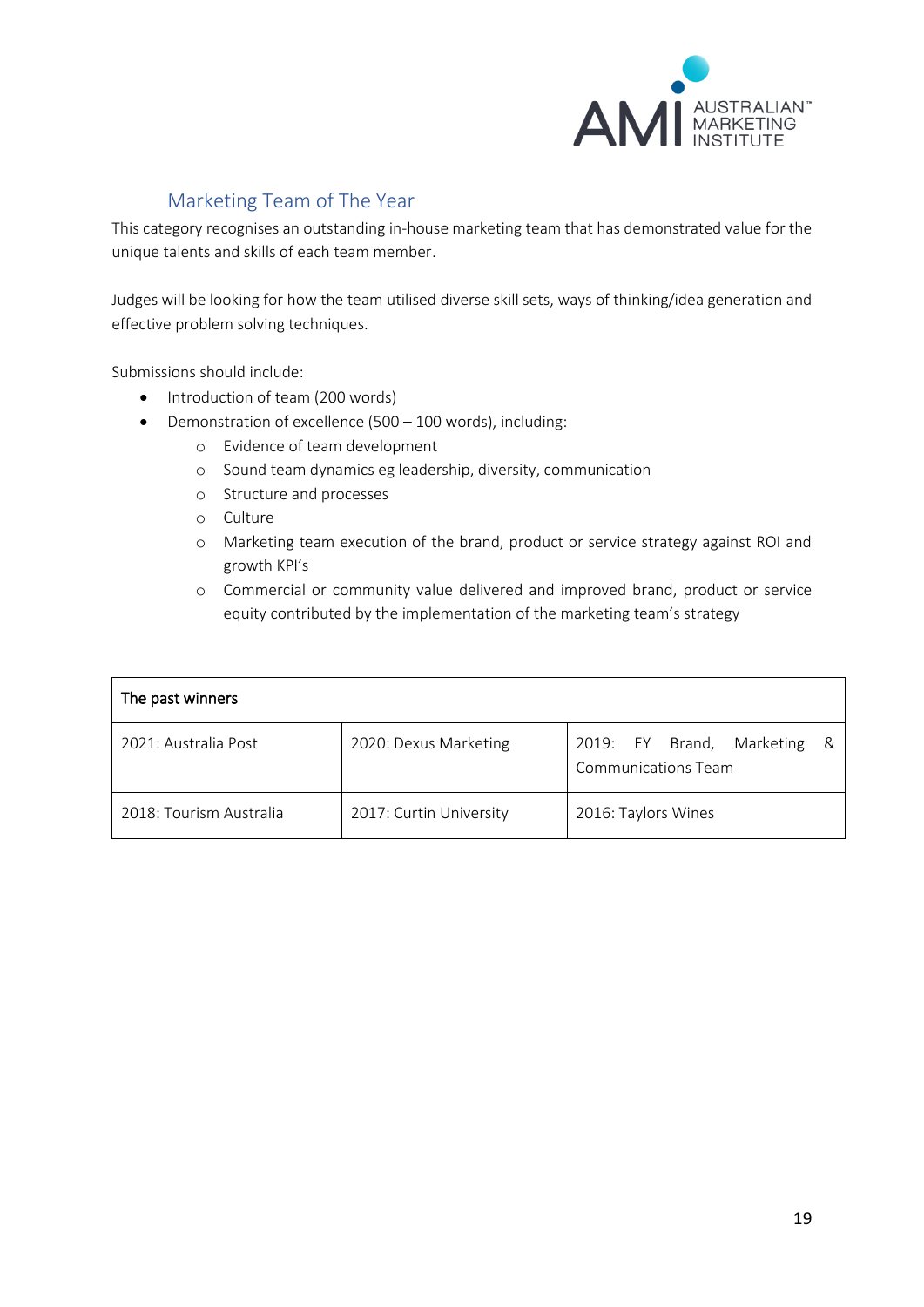

# Sir Charles McGrath Award

<span id="page-19-0"></span>Sir Charles McGrath had a distinguished record as a leading Melbourne and Australian industrialist, most notably as chairman of Repco, which was one of the catalysts for Pacific Dunlop. He was knighted for his services to industry and export.

Since 1976, the Sir Charles McGrath Award has been presented to those who have made the most significant contribution to the field of marketing through sound business practice, development of the marketing profession, or wider industry achievements.

Nominations for the Sir Charles McGrath award are made and judged by the AMI Board of Directors.

| 2021: David Koch        | 2020: Marnie Baker        | 2019: Christine Holgate    |
|-------------------------|---------------------------|----------------------------|
| 2018: Mark Ritson       | 2017: Andrew Baxter       | 2016: Holly Kramer         |
| 2015: Launa Inman       | 2014: Lorna Jane Clarkson | 2013: Harold Mitchell AC   |
| 2012: Bernie Brookes    | 2011: John Roberts        | 2010: Ian Alwill           |
| 2009: Tony Palmer       | 2008: Justin Milne        | 2007: Gail Kelly           |
| 2006: Mark G. Smith     | 2005: Trevor Amery        | 2004: Graham Turner        |
| 2003: Roger Corbett     | 2002: Geoff Dixon         | 2001: Maureen Plavsic      |
| 2000: Kevin Luscombe AO | 1999: Michael Gudinski    | 1998: Robert Gerard        |
| 1996: Bob Copp          | 1995: Neville Fielke      | 1994: Stephen Couche       |
| 1993: Bob Miller        | 1992: Paul Simons         | 1991: James Strong         |
| 1990: Rod Mewing        | 1989: Peter Cottrel       | 1988: Peter Bartels        |
| 1987: Dean Wills        | 1986: Will Bailey         | 1985: Hector Crawford      |
| 1984: Maggie Taberer    | 1983: Don Hughes          | 1982: E. Stanley Owens CBE |
| 1981: Frank Bannigan    | 1980: BS (Bib) Stillwell  | 1979: Robert Ansett        |
| 1978: Harry M. Miller   | 1977: Douglas Clark JP    | 1976: Sir Albert Jennings  |

#### The past winners